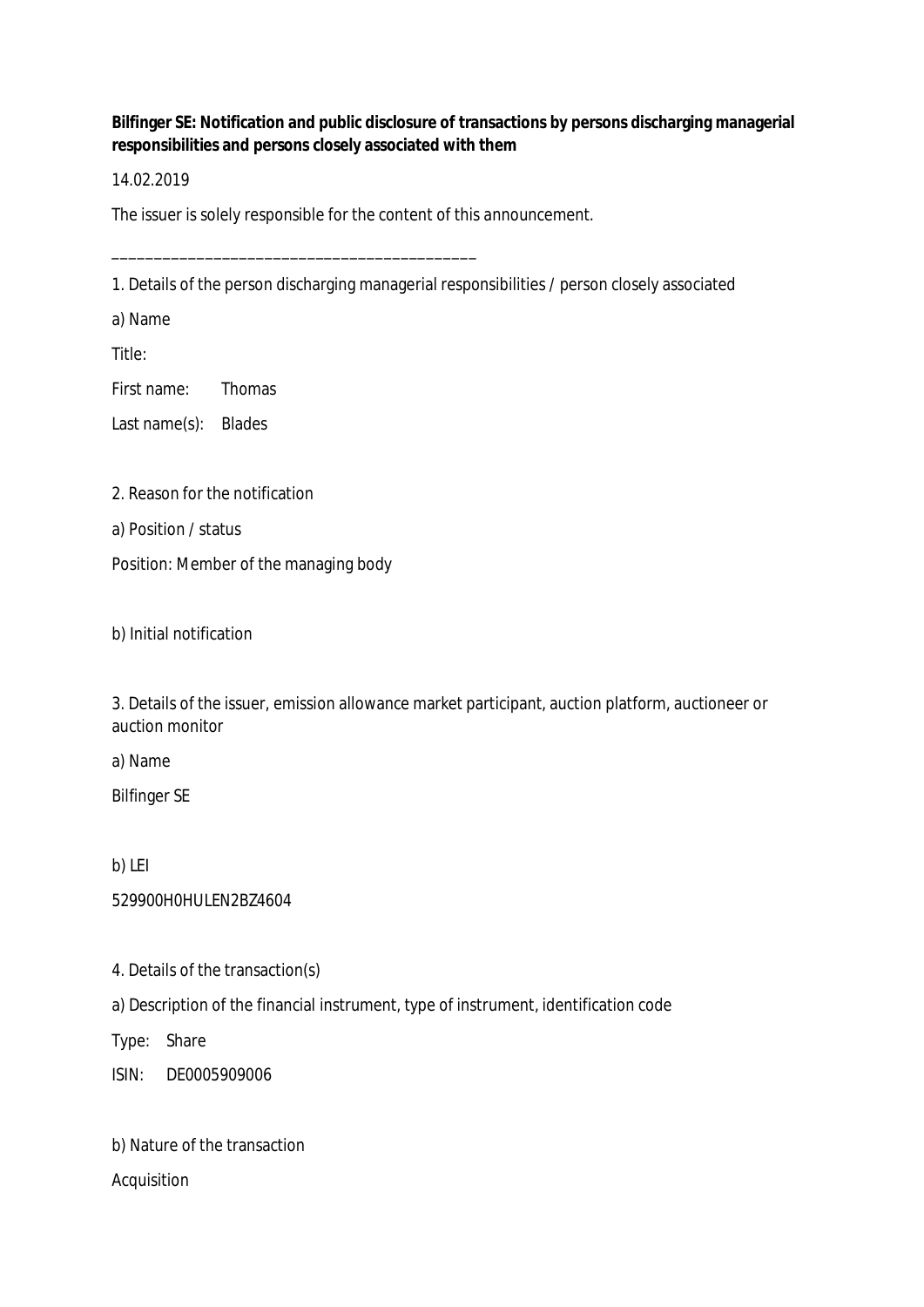c) Price(s) and volume(s)

| Price(s)  | Volume(s)    |
|-----------|--------------|
| 29.84 EUR | 11936.00 EUR |
| 29.78 EUR | 1995.26 EUR  |
| 29.56 EUR | 2956.00 EUR  |
| 29.52 EUR | 3808.08 EUR  |
| 29.58 EUR | 3579.18 EUR  |
| 29.48 EUR | 6544.56 EUR  |
| 29.54 EUR | 7207.76 EUR  |
| 29.70 EUR | 7722.00 EUR  |
| 29.74 EUR | 8089.28 EUR  |
| 29.80 EUR | 7450.00 EUR  |
| 29.82 EUR | 7395.36 EUR  |
| 29.92 EUR | 2992.00 EUR  |
| 30.10 EUR | 8036.70 EUR  |
| 30.00 EUR | 9750.00 EUR  |
| 30.28 EUR | 7267.20 EUR  |
| 30.24 EUR | 2419.20 EUR  |
| 30.18 EUR | 7907.16 EUR  |
| 30.12 EUR | 10331.16 EUR |
| 30.36 EUR | 7529.28 EUR  |
| 30.48 EUR | 11277.60 EUR |
| 30.54 EUR | 23668.50 EUR |
| 30.68 EUR | 8498.36 EUR  |
| 30.42 EUR | 3042.00 EUR  |
| 30.40 EUR | 7387.20 EUR  |
| 30.52 EUR | 8484.56 EUR  |
| 30.5 EUR  | 7594.50 EUR  |
| 30.22 EUR | 6980.82 EUR  |
| 29.94 EUR | 7425.12 EUR  |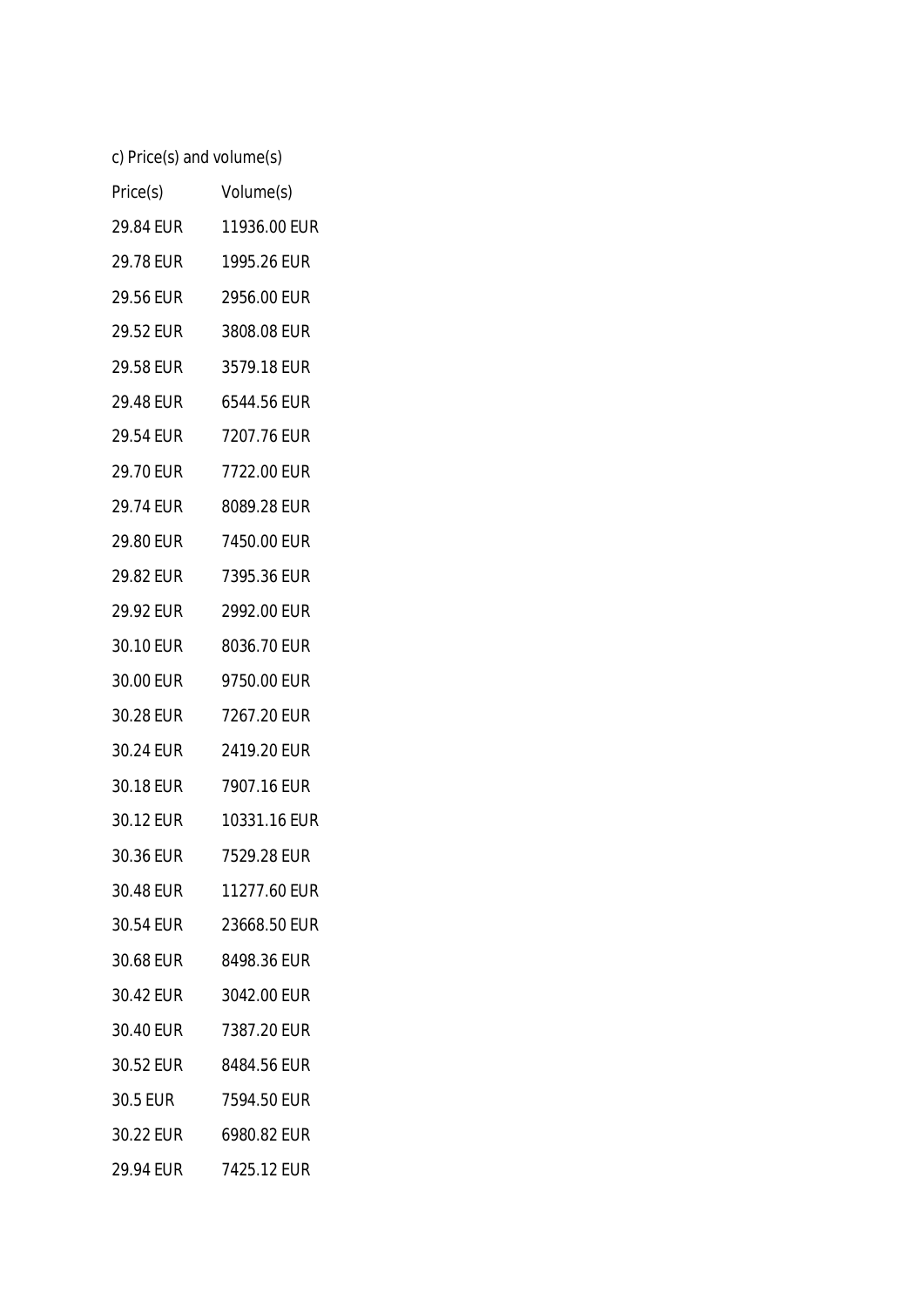| 29.92 EUR       | 8437.44 FUR  |
|-----------------|--------------|
| 29.62 EUR       | 20852.48 EUR |
| 29.46 FUR       | 8101.50 EUR  |
| 29.6 EUR        | 7873.60 EUR  |
| <b>29.5 EUR</b> | 4425.00 EUR  |
| 28.88 EUR       | 7046.72 EUR  |
| 29 FUR          | 6873.00 FUR  |
| <b>28.7 EUR</b> | 7892.50 EUR  |
| 28.3 EUR        | 849.00 EUR   |
| 28.36 FUR       | 6976.56 FUR  |
| 28.44 FUR       | 7707.24 EUR  |
|                 |              |

d) Aggregated information

Price **Aggregated volume** 29.8326 EUR 298326.2800 EUR

e) Date of the transaction

2019-02-14; UTC+1

f) Place of the transaction

Name: XETRA

MIC: XETR

14.02.2019 The DGAP Distribution Services include Regulatory Announcements, Financial/Corporate News and Press Releases.

Archive at www.dgap.de

Language: English

Company: Bilfinger SE

Oskar-Meixner-Straße 1

\_\_\_\_\_\_\_\_\_\_\_\_\_\_\_\_\_\_\_\_\_\_\_\_\_\_\_\_\_\_\_\_\_\_\_\_\_\_\_\_\_\_\_\_

\_\_\_\_\_\_\_\_\_\_\_\_\_\_\_\_\_\_\_\_\_\_\_\_\_\_\_\_\_\_\_\_\_\_\_\_\_\_\_\_\_\_\_\_